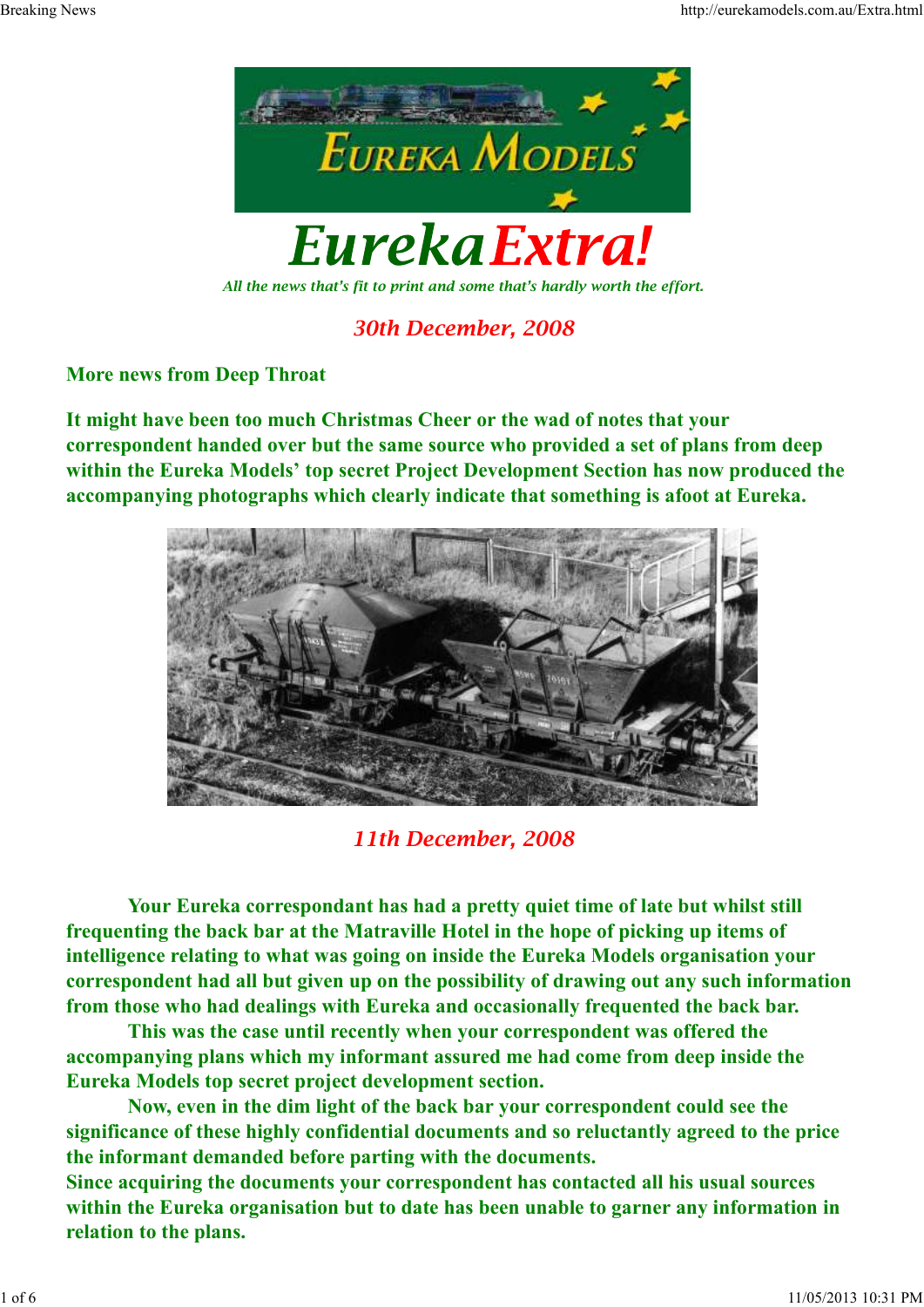

**Your correspondent is not giving up though. Clearly the plans are of great significance to the future of the Eureka organisation and your correspondent will use all his investigative skills in order to discover the undoubted significance of these plans.**

## *17th February, 2007*

**Things have been pretty tight at the Eureka Models head office of late and your correspondent's regular sources of information for a time all but dried up. However, rumour has it that recently all senior Eureka staff were flown to a secret location for a series of meetings to discuss future plans and strategies for the company. (This was confirmed to your corresponent by his new friends at ASIS some of whom are maintaining a close interest in Eureka's activities.) Those who attended are tight lipped about what was discussed but your correspondent at great cost to his drinking budget has managed to ascertain at least some of the matters that were covered and is hopeful of in time extracting futher information that will be passed on in this column.**

 **Two matters that have come to light so far are as follows:**

*Distribution:* **Eureka Models was established with a business plan which featured direct marketing as its preferred selling and distribution method. This will continue to be the case, however it was always envisaged that once the tooling costs for a project had been fully recovered a model would be made available to selected retail outlets. The 620/720 2 car diesel set has now reached this stage and as a consequence are now starting to appear in retail outlets. It is difficult to predict how long this process of recovering the tooling costs will take but it is likely that the interval between a model's release and it's appearance in retail outlets will be similiar to that of the 620s, that is approximately 12 months.**

*Corporate Communications:* **After some spirited discussion regarding the role of the internet the present communications strategy was re-affirmed. This sees AMRM as the first point for news releases from Eureka Models and is part of the committment by Eureka to support AMRM as the principle focus of the hobby. The other avenue for**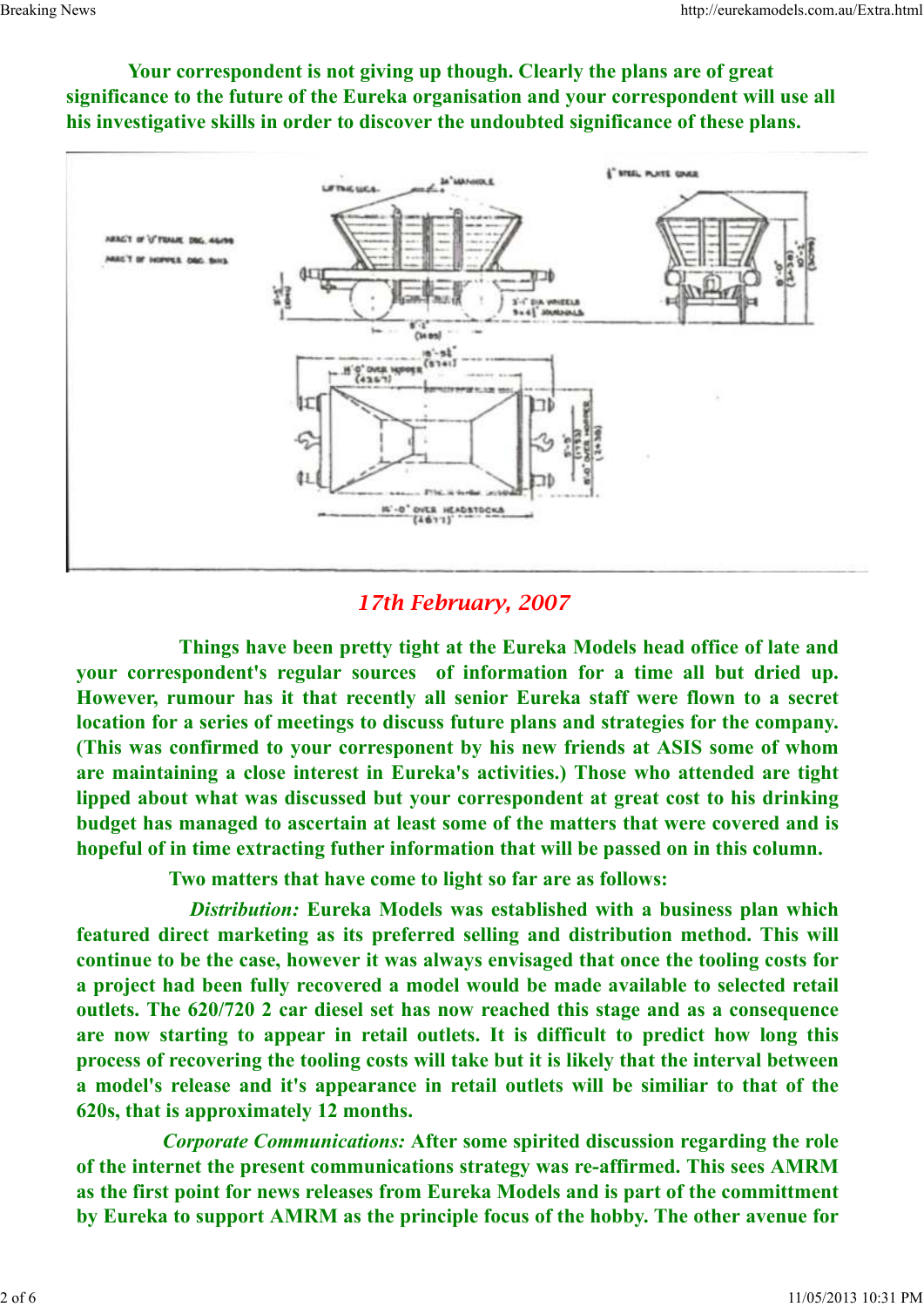**news on Eureka will continue to be "The Eureka Times" and the Eureka web site. (Your correspondent will continue to report snippets of news and comments on Eureka Models as they come to light from whatever sources irrespective of the "official" policy at Eureka.)** 

 **Your correspondent understands that there will be some interesting announcements in the news column of the April issue of AMRM which is due to go to the printers this week. Not much that can be reported here as yet but you can be sure that your correspondent and the entire staff here at "The Eureka Times' in the great tradition of investigative journalism will leave no stone unturned and no glass un-drunk in our attempts to bring you the latest on the goings on at Eureka Models. Watch this space.** 

## *23 December, 2006*

**Amongst some pretty wild scenes at the Eureka Times Christmas party your correspondent apart from taking some photographs of the Chief of Staff which may prove to be useful when the next review of salaries comes up also managed to get some time with Peter Mason-Giles the Eureka Models' Delivery Services Manager who advised that the post-out of AD60 class garratts was now 85% complete. The remaining 15% are made up largely of orders with incomplete details but these were expected to be finalised quickly and the post-out completed with-in two weeks.**

## *22 October, 2006*

 **Peter Mason-Giles, Eureka Models' Delivery Services Manager has advised that a container load of sound equipped AD60 class Garratts arrived at the receiving dock of the Eureka warehouse on the 16th of October and postal delivery commenced on the 18th of October.**

 **As of the 22nd approximately 25% of orders have been dispatched and at the current rate all orders will be forwarded within four to five weeks. Orders are being filled in the order that full details and payment including postage were received.**

 **Pick-up is available and anyone wishing to collect their order should contact Eureka Models to arrange a suitable time.**

## *6 October, 2006*

**AND MORE SHIPPING NEWS from our shipping correspondent.** 

 **Lord Jim, Eureka's shipping correspondent has defied the ASIS banning orders and filed the following report.**

 **"Ocean going vessel "CSCL Jalarta" carrying a cargo of sound equipped AD60 class garratts for Eureka Models docked at Port Botany on Friday, 6th of October."**

 **We here at "The Eureka Times" would like to thank our shipping correspondent for his demonstration of the best traditions of journalism in reporting this story but unfortunately we have been unable to locate our correspondent since he was last seen being bundled into an un-marked Commonwealth car shortly after filing his report. We understand that he is currently assisting ASIS with their enquiries.**

 **In support of the stand taken by our correspondent we are prepared to report that Eureka Models has advised that it will be collecting the above cargo of sound equipped AD60s on the 17th of October and that postal distribution will commence on**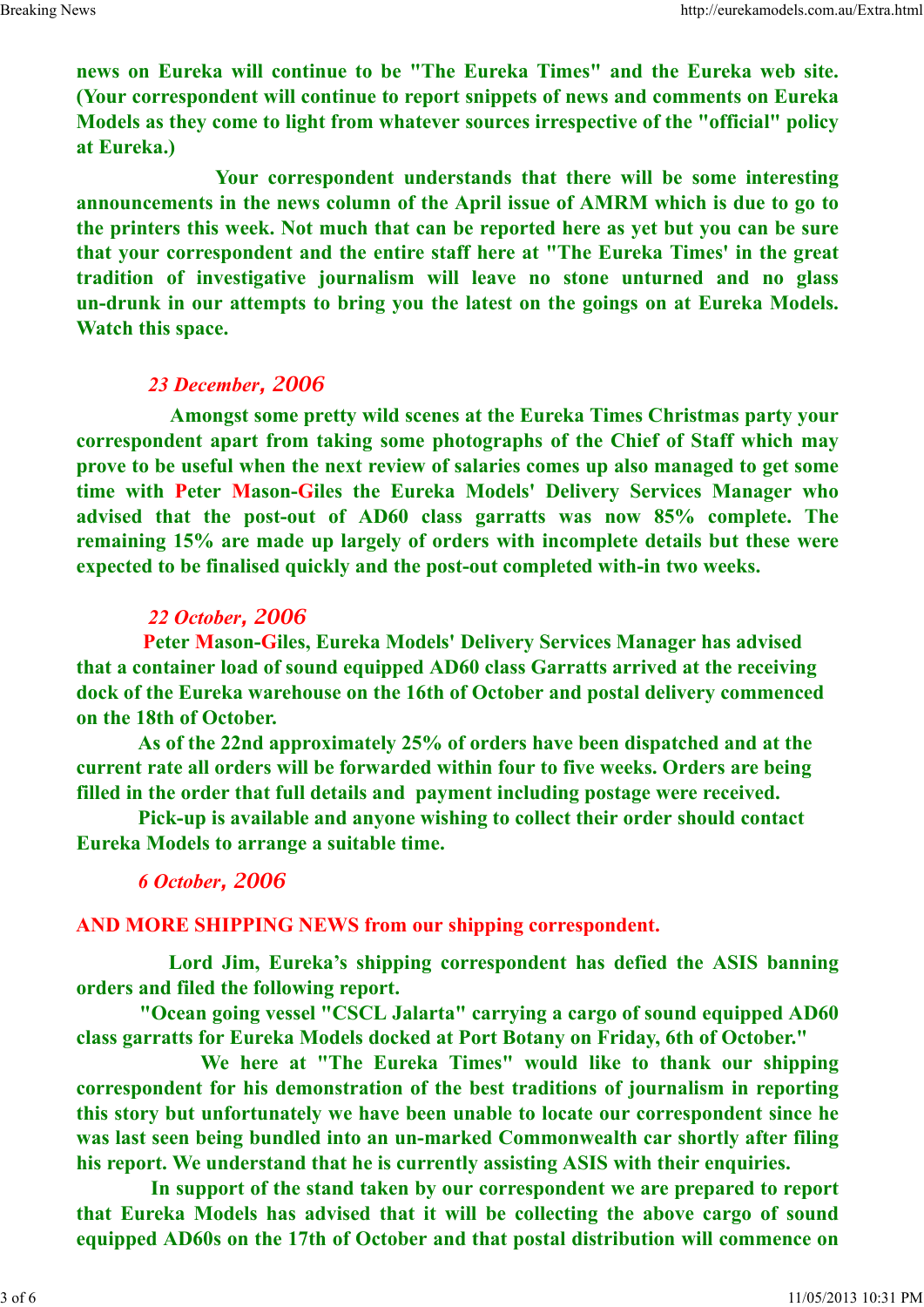#### **the 18th of October.**

## *20 September, 2006*

#### **MORE SHIPPING NEWS from our shipping correspondent.**

 **Lord Jim, Eureka's shipping correspondent has dragged himself away from the front bar of the Matraville Hotel long enough to file the following report.**

 **"Ocean going vessel "CSCL Jarkarta" is scheduled to depart Shenzhen in Southern China on September 25th and is expected to arrive off Port Botany on the 5th of October.** 

 **Unfortunately, due to a typing error certain cargo due to sail on this ship which was to be referred as usual to AQIS (Australian Quarantine and Inspection Service ) was instead referred to ASIS. (Australian Security and Intelligence Service.) ASIS as is usually the case with matters referred to it has declared the cargo and all persons associated with it to be "persons and cargo of interest" and has placed a banning order on such persons and cargo. As a consequence of this banning order we are unable to make any reference to the existence or otherwise of such persons or cargo.**

 **Given this banning order, Australian Customs are unable to advise that the cargo if it indeed exists will be cleared on or around the 12th of October and a certain model company that can't be named is unable to advise that said cargo if it exists will be available for distribution to commence in the week beginning the 16th of October.** 

## *8 September, 2006*

#### **WEATHER REPORT from our weather reporter.**

 **Due to a strike at the Weather Bureau there was no weather yesterday but today our intrepid weather reporter, Bike Mailey has been out and about and has filed the following "comprehensive" report:**

 **"Its bloody windy out there".**

 **Thanks Bike, spot on. In fact it was so windy yesterday that vessels were unable to enter Port Botany and stood off the coast waiting for the Southerlies and the accompanying high seas to abate. This they did today and "OOCL Melbourne" with its cargo of garratts is now safely docked in Port Botany.**

 **The delay in docking is not expected to unduly hold up unloading of cargo and it is expected that Eureka Models will receive its non-sound equipped AD60s Thursday of this coming week.**

#### *6 September, 2006*

**SHIPPING NEWS from our shipping correspondent.**

 **Lord Jim, Eureka's shipping correspondent reports that ocean vessel "OOCL Melbourne" is expected to dock at Port Botany on Thursday the 7th of September. The vessel left Shenzhen in Southern China on the 28th of August and after a ten day voyage is expected to dock at Port Botany Thursday afternoon with its cargo of non-sound equipped AD60 class garratts. This is the first time that cargo for Eureka Models has been shipped direct from a Chinese mainland port as previous shipments**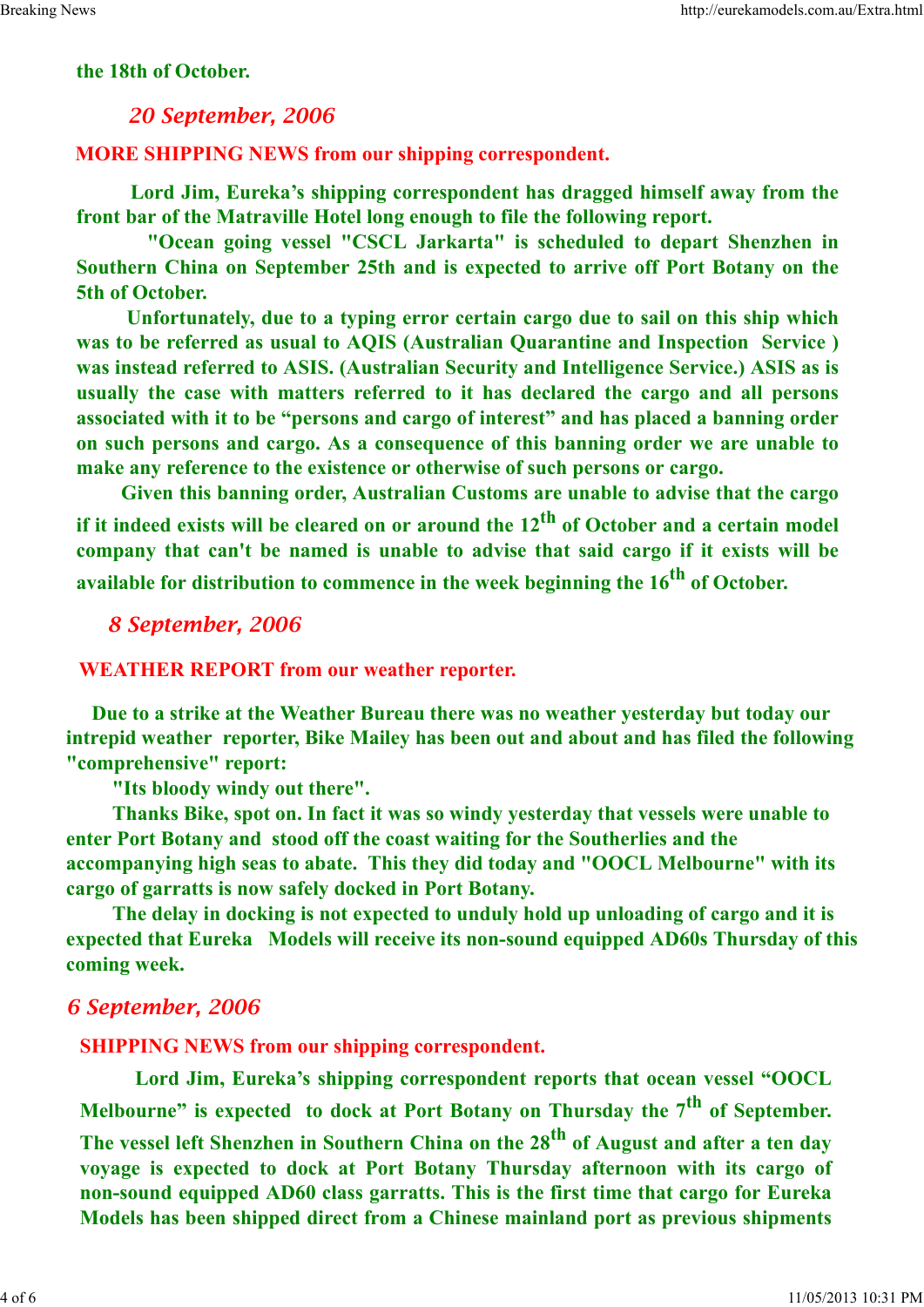**have been trans-shipped through Hong Kong.**

 **Our shipping correspondent reports that it is rumoured that shipping details were not disclosed until after the vessel had sailed for fear that a cargo of much sought after "garratts" may have attracted the attention of pirates in the South China Sea. (It is also rumoured that our shipping correspondent drinks too much...Ed.)**

 **It is expected that the non-sound AD60s will clear customs towards the end of next week.**

#### *30 August, 2006*

## **ARRIVALS.**

**Air freighted samples of the production run of the sound equipped AD60s arrived Monday the 28th of August and we now have production run samples of both the non-sound equipped and the sound equipped AD60s. Only one of each number has been received so we are not in a position to commence mail out just yet but we are having a lot of fun testing (playing with) the sound equipped units.**

#### **DEPARTURES.**

**The ship carrying the full production run of the non-sound equipped models left China on Monday the 28th of August which means that we should see them through Customs at Port Botany in the week beginning the 11th of September. The factory has advised that the sound equipped units are expected to leave China around the 14th of September.**